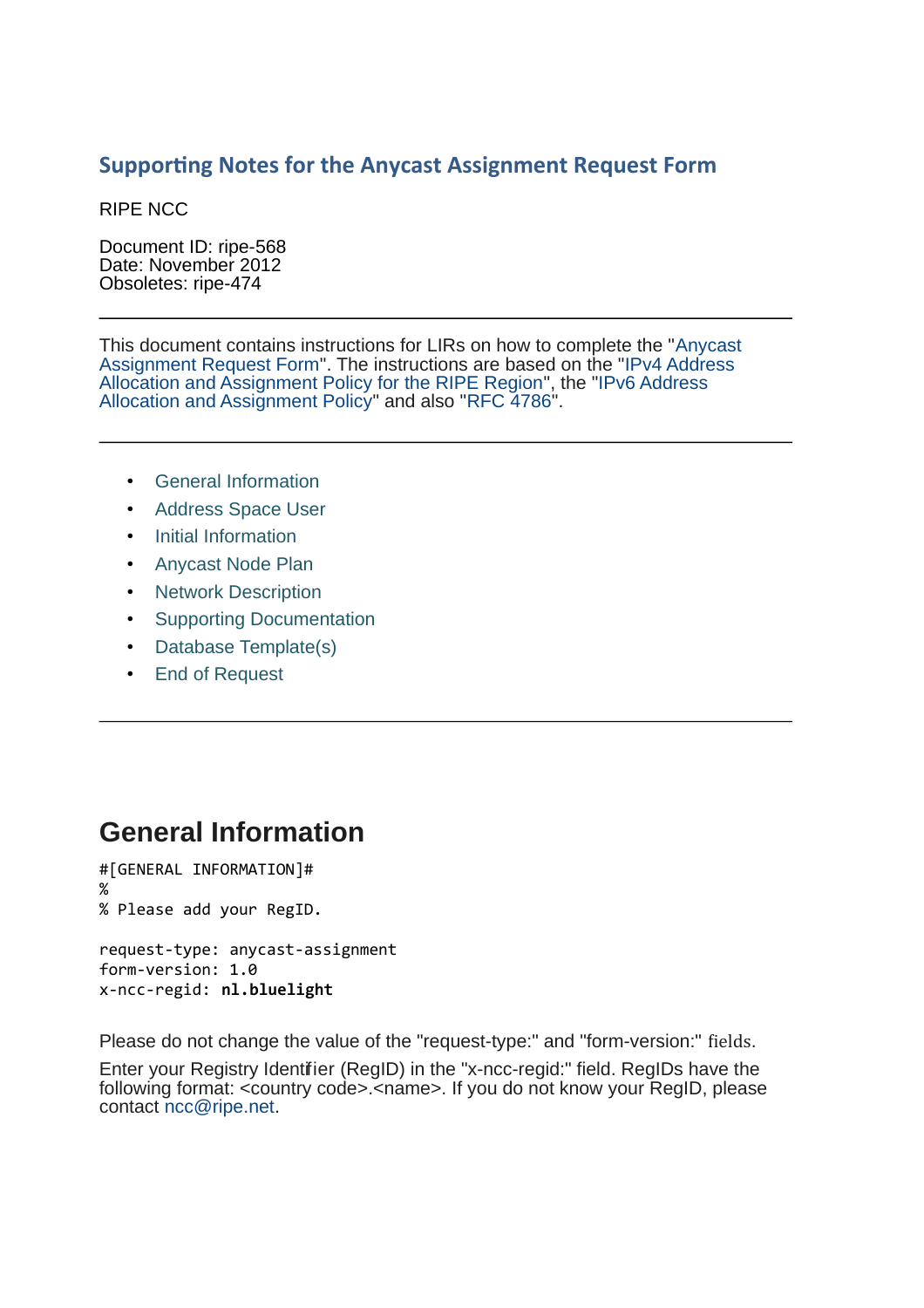### **Address Space User**

#[ADDRESS SPACE USER]# % % Is this request being sent by a sponsoring LIR on behalf of an % End User? (Yes/No) end-user-of-sponsoring-lir: **Ye**s % If yes, please confirm that the "End User Assignment Agreement" % contains all of the elements listed in paragraph 2.0 of % "Contractual Requirements for Provider Independent Resource Holders % in the RIPE NCC Service Region".(Yes/No) confirmation: **Yes** % Which TLD or ENUM operator will use the requested address space? legal-organisation-name: **North Santa NIC** tld(s) or ENUM delegation(s): **com biz nn** organisation-location: **Santa City, NN** website-if-available: **http://www.ns-nic.nn** The End User should be a recognised TLD or ENUM Tier 1 operator, as listed in these documents: [Root Zone Database](http://www.iana.org/domains/root/db/) [Approved ENUM Delegations](http://www.itu.int/oth/T0208000001) % Does this End User already have address space in use for % anycast? (Yes/No) space-available: **No** % Will the End User return any address space? address-space-returned: If you are an LIR sending this request on behalf of an End User, you should answer 'Yes' in the "end-user-of-sponsoring-lir" field. If you answered "Yes" you should also confirm that all of the elements of paragraph

2.0 of ["Contractual Requirements for Provider Independent Resource Holders in the](http://www.ripe.net/ripe/docs/contract-req.html) [RIPE NCC Service Region"](http://www.ripe.net/ripe/docs/contract-req.html) are listed in the 'End User Assignment Agreement' that is signed by the End User and the sponsoring LIR. Anycast assignments can only be made to End Users if there is a signed 'End User Assignment Agreement' between the sponsoring LIR and the End User.

You can find an example agreement at [http://www.ripe.net/membership/lir-end-user](http://www.ripe.net/ripe/docs/resolveuid/391df1203f5f7d0cf5f62b4d65424e23)[agreement.html.](http://www.ripe.net/ripe/docs/resolveuid/391df1203f5f7d0cf5f62b4d65424e23)

You can send us an agreement in your local language or use the English version.

If the request is for an LIR, you should also answer with "No".

Enter the legal name of the organisation that will use the anycast assignment in the "legal-organisation-name:" field and list all of their TLDs (Top-Level Domains) in the "tld(s):" field.

Enter the primary location of the organisation in the "organisation-location:" field and, if they have a website, enter the URL in the "website-if-available:" field.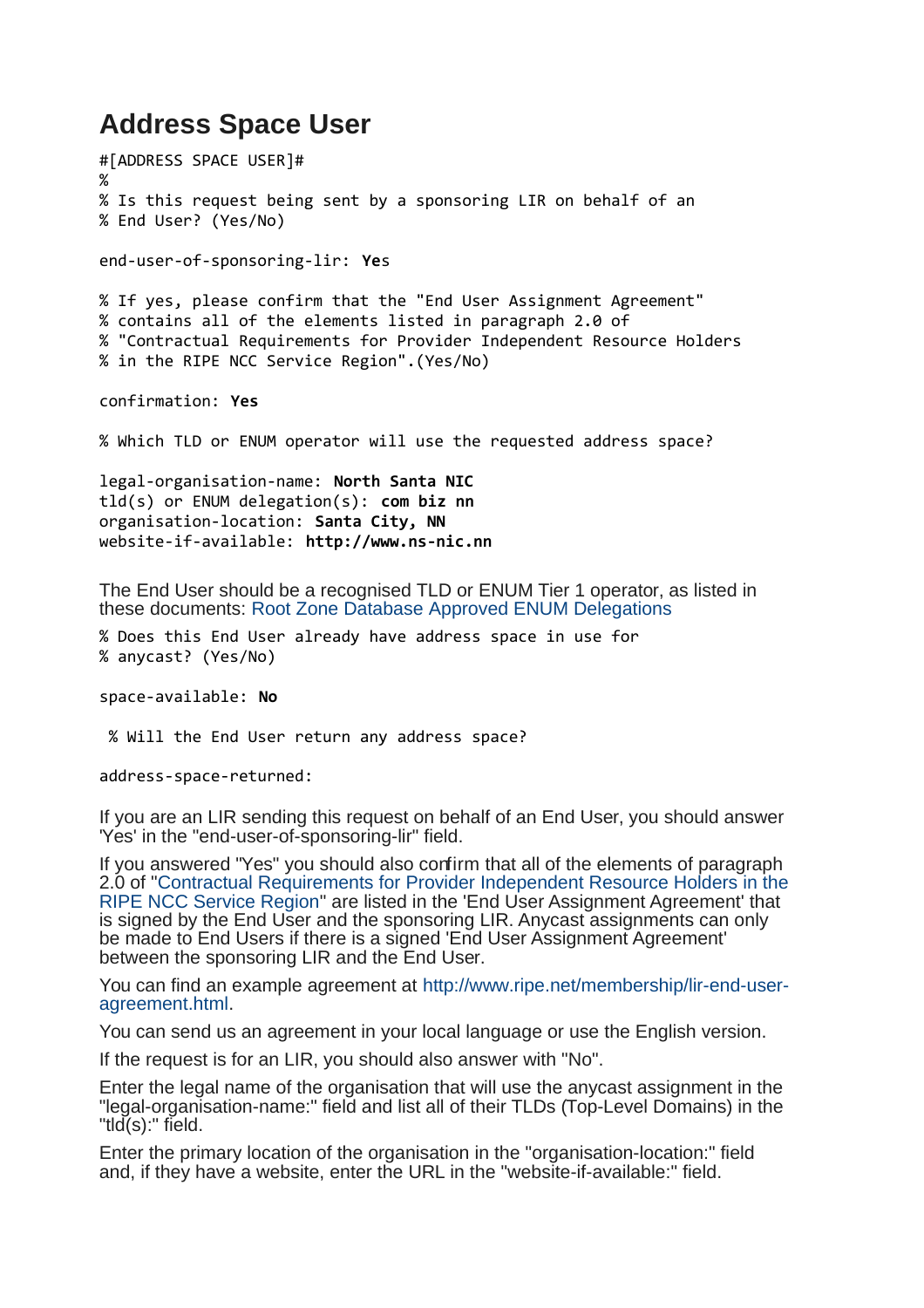If the End User already has address space in use for anycast, list this in the "spaceavailable:" field.

If there is any address space assigned to the End User that they will return, list each prefix in separate " address-space-returned: " fields.

The expected time for renumbering is three months. You can use the following syntax: <x.x.x.x/xx> to <which LIR/ISP> in <time period> for this field.

#### <span id="page-2-1"></span>**Initial Information**

#[INITIAL INFORMATION]# % % Does the End User accept the policies on anycast assignments? % http://www.ripe.net/ripe/docs/ipv4-policies.html % http://www.ripe.net/ripe/docs/ipv6policy.html (Yes/No)

confirmation: **Yes**

% Is the End User requesting an IPv4 assignment, an IPv6 % assignment, or both? (IPv4/IPv6/Both)

ip-version: **Both**

% If the End User is requesting an IPv4 assignment, will the TLD % nameserver set apply anycasting as described in BCP126/RFC4786? % http://www.ietf.org/rfc/rfc4786.txt (Yes/No)

rfc4786: **Yes**

The End User must read the [IPv4 Address Allocation and Assignment Policies](http://www.ripe.net/ripe/docs/ipv4-policies.html) and/or the [IPv6 Address Allocation and Assignment Policy,](http://www.ripe.net/ripe/docs/ipv6-policy.html) and in particular the sections that refer to anycast assignments. Enter 'yes' in the "confirmation:" field if the End User agrees to follow these policies.

We need to know whether the End User would like us (RIPE NCC) to make an IPv4 assignment or an IPv6 assignment. If they need both, enter 'Both' in the "ipversion:" field and make any additional comments in the "Network Description" section.

<span id="page-2-0"></span>If the End User is requesting an IPv4 assignment, please check that their TLD nameserver set conforms to the practices outlined in [RFC 4786.](http://www.ietf.org/rfc/rfc4786.txt)

#### **Anycast Node Plan**

| node: | Z-root Santa                        |       | see Network Descr. | Santa City IX |
|-------|-------------------------------------|-------|--------------------|---------------|
| $\%$  | Node Name                           | Peers | Location           |               |
| %     | % Which anycast nodes will be used? |       |                    |               |
| %     |                                     |       |                    |               |
|       | #[ANYCAST NODE PLAN]#               |       |                    |               |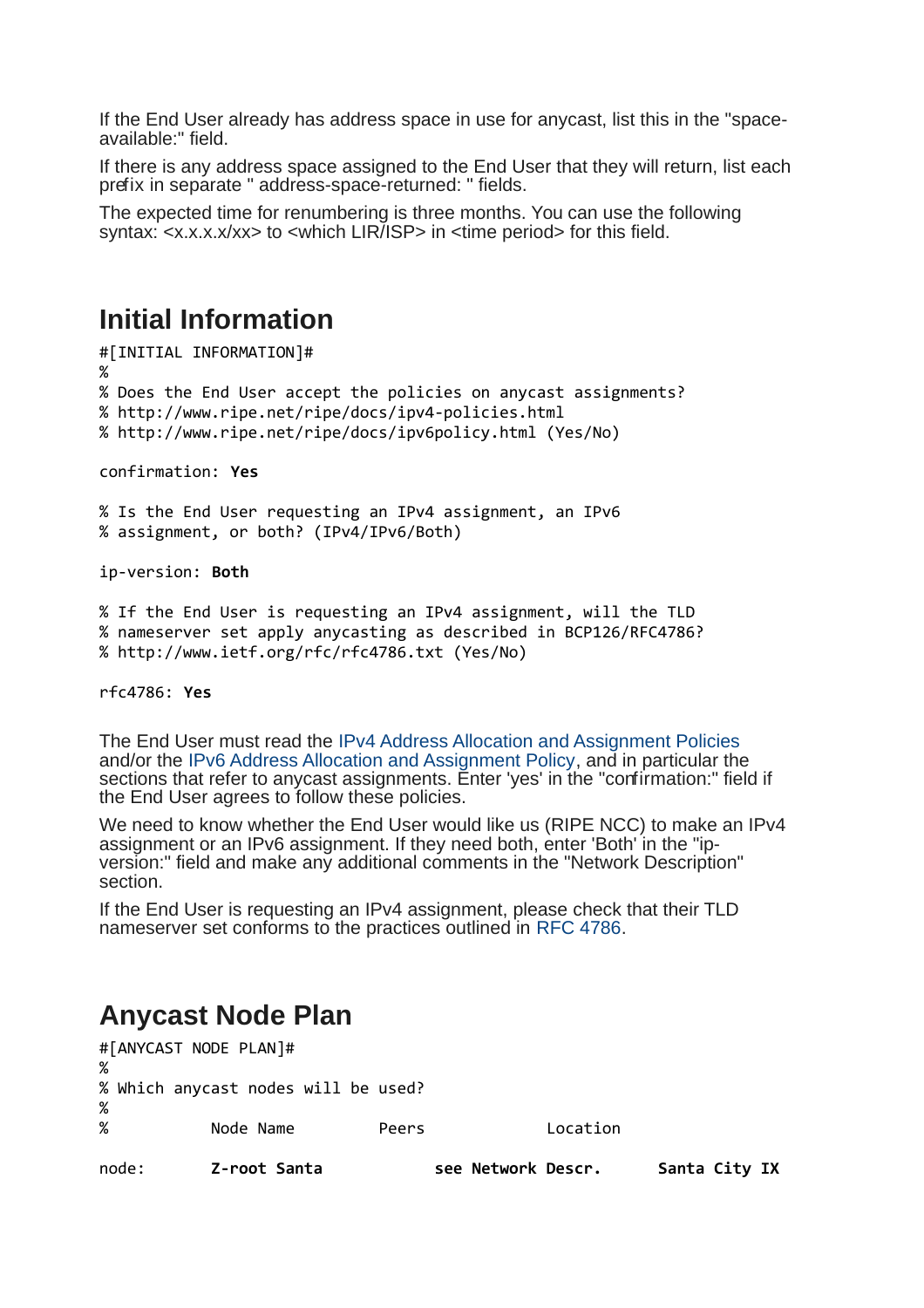node: **Z-root Rudolf see Network Descr. Rudolf Town IX** node:

number-of-nodes: **2**

The Anycast Node Plan shows how the End User will use the requested address space.

You can repeat the "node:" row as many times as needed.

Delete any empty "node:" fields before you send the request.

In the "Node Name" column, enter the name of each node.

In the "Peers" column, enter the AS Numbers of the peers for each node.

In the "Location" column, enter the primary location of the node.

If needed, you can write more detailed descriptions of any of the fields in the "Network Description" section.

## <span id="page-3-1"></span>**Network Description**

% Please add more information if you think it will help us understand % this request.

**We plan to provide anycasting from Santa City and Rudolf Town. The peers at Santa City IX are listed at http://www.scix.nn/peers and the peers at Rudolf Town IX are listed at http://www.rtix.nn/peers.**

You can use this space for additional information that you think will be helpful for us when we evaluate your request. A clearer understanding of the End User's addressing needs can help us to evaluate your request more quickly.

# <span id="page-3-0"></span>**Supporting Documentation**

```
#[SUPPORTING DOCUMENTATION]#
%
% If this request being sent by a sponsoring LIR on behalf of an 
% End User, please attach a copy of the signed "End User 
% Assignment Agreement" and the company registration papers of the 
% End User.
% You can also attach a network diagram or other supporting
documentation.
%
% Have you attached any files/documents to this request? (Yes/No)
file-attached: Yes
```
For each anycast assignment that is requested through a sponsoring LIR for an End User, we need to receive a copy of 'End User Assignment Agreement' and the company registration papers of the End User.

If this request is for an LIR you do not have to attach a copy of 'End User Assignment Agreement' and company registration papers.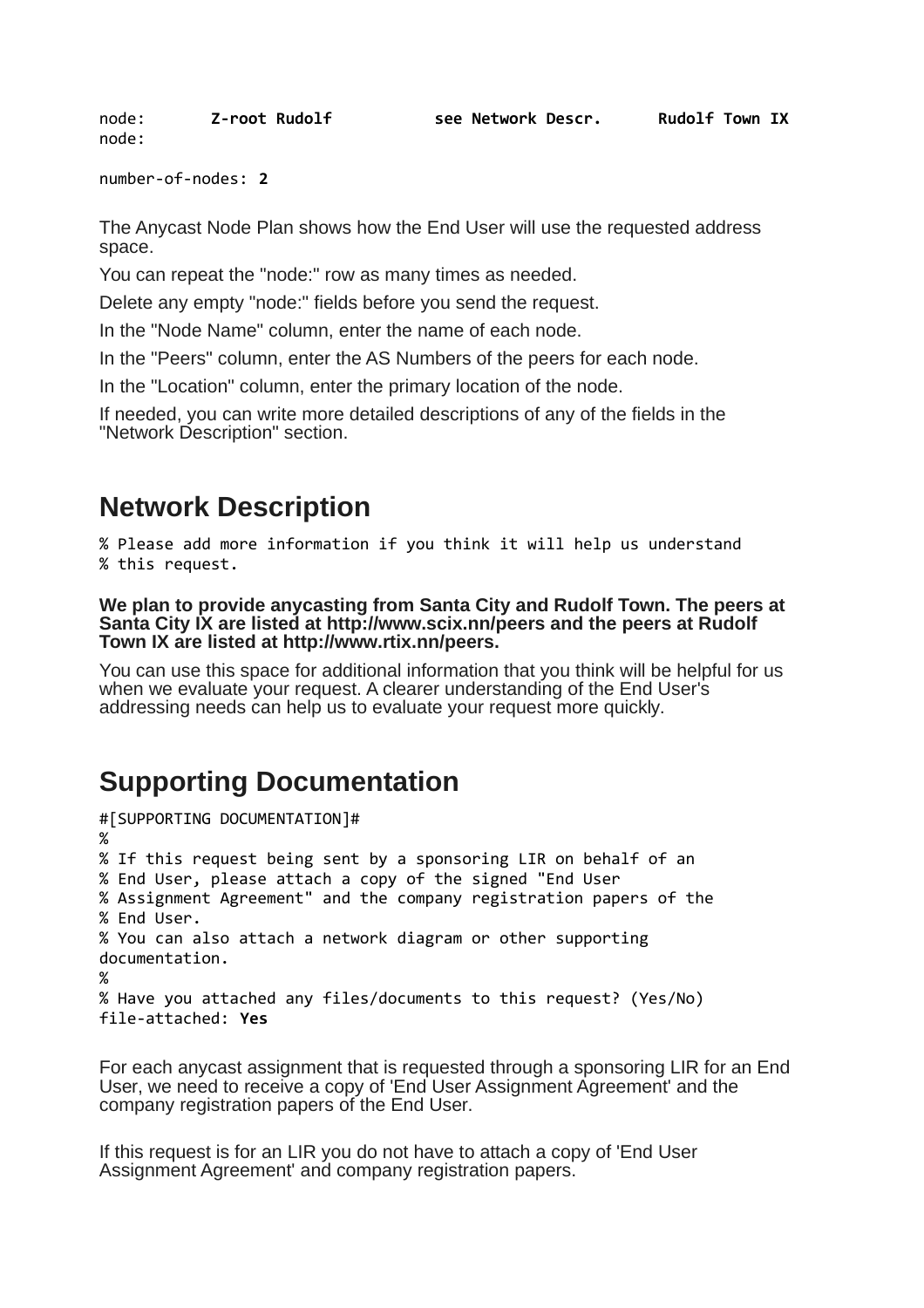A network diagram (topology map) can help us to understand the set-up of the network and its addressing needs.

### <span id="page-4-0"></span>**Database Template(s)**

#[DATABASE TEMPLATES]#

% IPv4

% Please complete all of the fields below.

| inetnum:               |                                            |  |  |
|------------------------|--------------------------------------------|--|--|
| netname:               | <b>NS-NIC</b>                              |  |  |
| descr:                 | North Santa NIC                            |  |  |
| country:               | ΝN                                         |  |  |
| org:                   | ORG-NSN3000-RIPE                           |  |  |
| $admin-c$ :            | HOHO1-RIPE                                 |  |  |
| tech-c:                | HOHO1-RIPE                                 |  |  |
| status:                | ASSIGNED ANYCAST                           |  |  |
| $mnt-by:$              | RIPE-NCC-END-MNT                           |  |  |
| mnt-lower:             | RIPE-NCC-END-MNT                           |  |  |
| $mnt-by:$              | <b>SANTA-MNT</b>                           |  |  |
| mnt-routes:            | <b>SANTA-MNT</b>                           |  |  |
| mnt-domains: SANTA-MNT |                                            |  |  |
| changed:               | hostmaster@ripe.net                        |  |  |
| source:                | <b>RIPE</b>                                |  |  |
|                        | % Please complete all of the fields below. |  |  |
| inet6num:              |                                            |  |  |
| netname:               | <b>NS-NIC</b>                              |  |  |
| descr:                 | North Santa NIC                            |  |  |
| country:               | <b>NN</b><br>ORG-NSN3000-RIPE              |  |  |
| org:<br>admin-c:       | HOHO1-RIPE                                 |  |  |
| tech-c:                | HOHO1-RIPE                                 |  |  |
| status:                | ASSIGNED ANYCAST                           |  |  |
| $mnt-by:$              | RIPE-NCC-END-MNT                           |  |  |
| mnt-lower:             | RIPE-NCC-END-MNT                           |  |  |
| $mnt-by:$              | <b>SANTA-MNT</b>                           |  |  |
| mnt-routes:            | <b>SANTA-MNT</b>                           |  |  |
| $mnt$ -domains:        | <b>SANTA-MNT</b>                           |  |  |
| changed:               | hostmaster@ripe.net                        |  |  |
| source:                | <b>RIPE</b>                                |  |  |

If the End User is requesting an IPv4 assignment and an IPv6 assignment, please complete both templates. You can repeat each template as many times as needed.

Leave the "inetnum:/inet6num:" field empty as we will choose the address range.

The "netname:" should be a short and descriptive name for the network and should reflect the organisation name of the End User.

Enter the End User's legal organisation name in the "descr:" field.